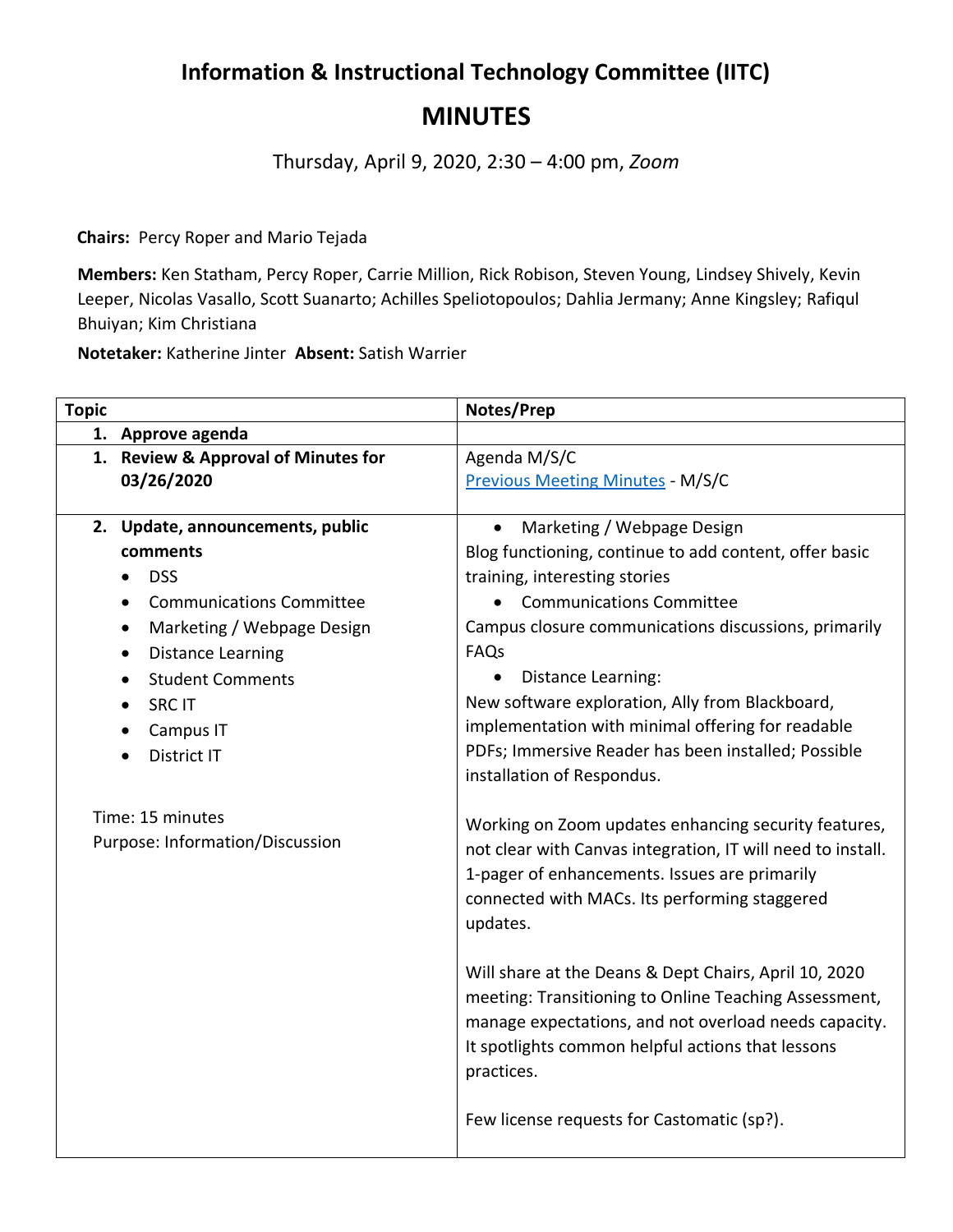|                                                     | TechSmith Relay is another video software source with                                                             |
|-----------------------------------------------------|-------------------------------------------------------------------------------------------------------------------|
|                                                     | captioning features, written into of the Career Pathways                                                          |
|                                                     | grant, and is offered through the length of the grant.                                                            |
|                                                     | Has cloud-based embedding through Canvas.                                                                         |
|                                                     | <b>SRC IT</b><br>$\bullet$                                                                                        |
|                                                     | Construction continuing, faculty and staff have settled                                                           |
|                                                     | in.                                                                                                               |
|                                                     | Campus IT                                                                                                         |
|                                                     | Scheduling remote installations, laptop check-outs,                                                               |
|                                                     | usually 1-14 filled appointments, schedule appointments                                                           |
|                                                     | day per week, on Wednesdays, provide face to face                                                                 |
|                                                     | support. Have issued approximately 200 laptops, in                                                                |
|                                                     | addition to cameras and headphones. Continued                                                                     |
|                                                     | completion of campus Wifi upgrades.                                                                               |
|                                                     | District IT                                                                                                       |
|                                                     | Tabled: Respondus discussion                                                                                      |
| 3. Classroom Standard                               | Conducted Zoom demo this past Monday. Met with ASC                                                                |
|                                                     | to discuss findings. Results from survey: overall easy to                                                         |
| => Update<br>$=$ Link $>$                           | use, PowerPoint clicker installation concerns. Schedule                                                           |
| Technology Review / Classroom Standard<br>$\bullet$ | battery replacement weekly/biweekly as needed. Lock                                                               |
| Questionnaire for LC-110                            | cabinets to safeguard equipment. Questions about                                                                  |
| https://forms.office.com/Pages/Response             | laptop use in transition times. Demonstrators were able                                                           |
| Page.aspx?id=SmlUw-                                 | to connect devices with minimal effort. HDMI cord                                                                 |
| XMn0iyo6Kp0m4MPwPgyDDWc99KtHf5FC                    | installation could cause issues with the                                                                          |
| U4xYlURUpMVlUyT0YySFpTTzQwMVhVMl                    | hardware/furniture setup. Concerns with plausible                                                                 |
| pWTkhYMi4u                                          | technology disconnections. Established that controllers                                                           |
|                                                     | are not needed. Instructions in classrooms needs some                                                             |
| Email and documents sent to faculty                 | revision. The rearrange podium location to support                                                                |
| https://email4cd.sharepoint.com/:f:/s/DVC/di        | effective teaching in the classroom. Note that the rooms                                                          |
| tc/Enhf0Li25h5IuhM3q3eG8YkBGSxYlVVqkLKA             | are not identically configured, and the podium will not                                                           |
| cliLDu6ioA?e=LQg8M4                                 | be in exact location as the demo room. The technology                                                             |
|                                                     | is acceptable, aside from the location, if attached front                                                         |
| Time: 15 minutes                                    | facing. Classroom Standard Operation instructions will                                                            |
| Purpose: Update                                     | be in the rooms. Proposal: Current Classroom Standard<br>already in BFL and is the projected move for LA building |
| Leads: Percy & Rick                                 | with a few modifications. Proposal is on hold with ASC.                                                           |
|                                                     | Not sure if approval is appropriate currently.                                                                    |
| 4. SLA Revision/Review                              | No questions or concerns. Would like the committee to                                                             |
| ==>Link: SLA Document                               | approve to forward on the College Council in Fall.                                                                |
| Time: 10 minutes                                    |                                                                                                                   |
| Purpose: Discussion                                 |                                                                                                                   |
| Leads: Percy                                        |                                                                                                                   |
|                                                     |                                                                                                                   |
| 5. Zoom-Bombs                                       | Privacy/security concerns. Setting updates have been                                                              |
| Time: 10 minutes                                    | circulated to avoid individuals randomly phishing                                                                 |
| Purpose: Discussion/Approval                        | meetings.                                                                                                         |
| Lead: Percy                                         |                                                                                                                   |